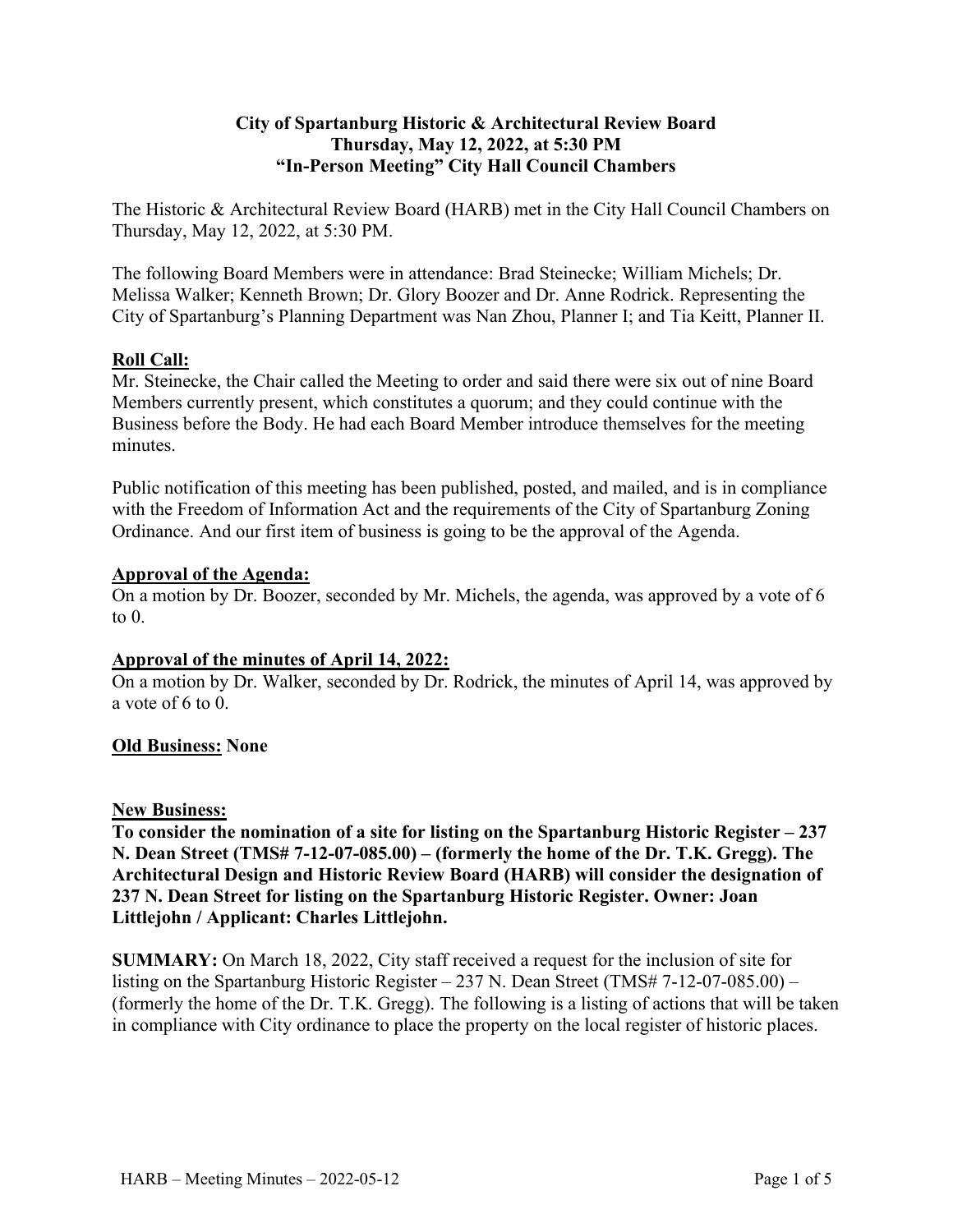| April 27 | Public hearing notice published in the Spartanburg Herald Journal, the subject |
|----------|--------------------------------------------------------------------------------|
|          | property is posted, and surrounding property owners are notified of a pending  |
|          | HARB action.                                                                   |
| May 12   | Public hearing to consider the property on the <b>pending</b> list of historic |
|          | properties.                                                                    |
| May $12$ | HARB Board consideration of placing the property on the <b>pending</b> list.   |
| May $16$ | Property owners are notified of the HARB decision and potential designation.   |
| May $20$ | Public hearing notice for final approval is posted on the subject site.        |
| May $20$ | Public hearing notice is published in the Spartanburg Herald Journal and       |
|          | surrounding property owners are notified of a pending HARB action.             |
| July 14  | Public hearing to consider the property on the Spartanburg list of historic    |
|          | properties.                                                                    |
| August 8 | City Council consideration of the HARB approval of Historic Properties.        |

At the May 12, 2022, Architectural Design and Historic Review Board (HARB) public hearing the HARB will review and accept the application for consideration of the site for the pending list. If approved, staff will begin the process and prepare a report for approval by the HARB on July 14, 2022, after the required owner notification and public notices. If approved by the Architectural Design and Historic Review Board (HARB), City staff will present the request to consider the site for final designation at the **Monday, August 8, 2022**, City Council meeting. Should City Council approve the designation, the HARB will have the following authority regarding the site in accordance with Section 510 of the Spartanburg Zoning Ordinance:

- 1. A Certificate of Appropriateness (or "Certificate") shall be required for all alteration, construction, demolition, or removal requiring a building or demolition permit by the Inspections Division or for any alteration, construction, demolition, relocation, or removal not requiring a building or demolition permit which changes the exterior architectural appearance of a site on the Pending List or on the Spartanburg Historic Register. The Inspections Division shall not issue a building or demolition permit for such work until a Certificate has been issued by the Board. An application form and a form for the Certificate shall be created for the Board's use. The Certificate shall be signed by either the chair or vice-chair of the Board. The Certificate shall expire after six months if the work is not commenced and diligently pursued within that time. The Building Inspector shall from time to time inspect the construction and report any nonconformity to the Board.
- 2. Interior modifications, alterations to exterior features not visible from a public street, and ordinary maintenance and repairs are exempted from the Ordinance and need not be approved by the Board.
- 3. In reviewing applications for Certificates of Appropriateness, the Board shall base its decisions upon the standards in this Ordinance and shall make no requirements other than for the purpose of preventing construction or alterations which are not in harmony with the prevailing character of the Historic District or Historic site.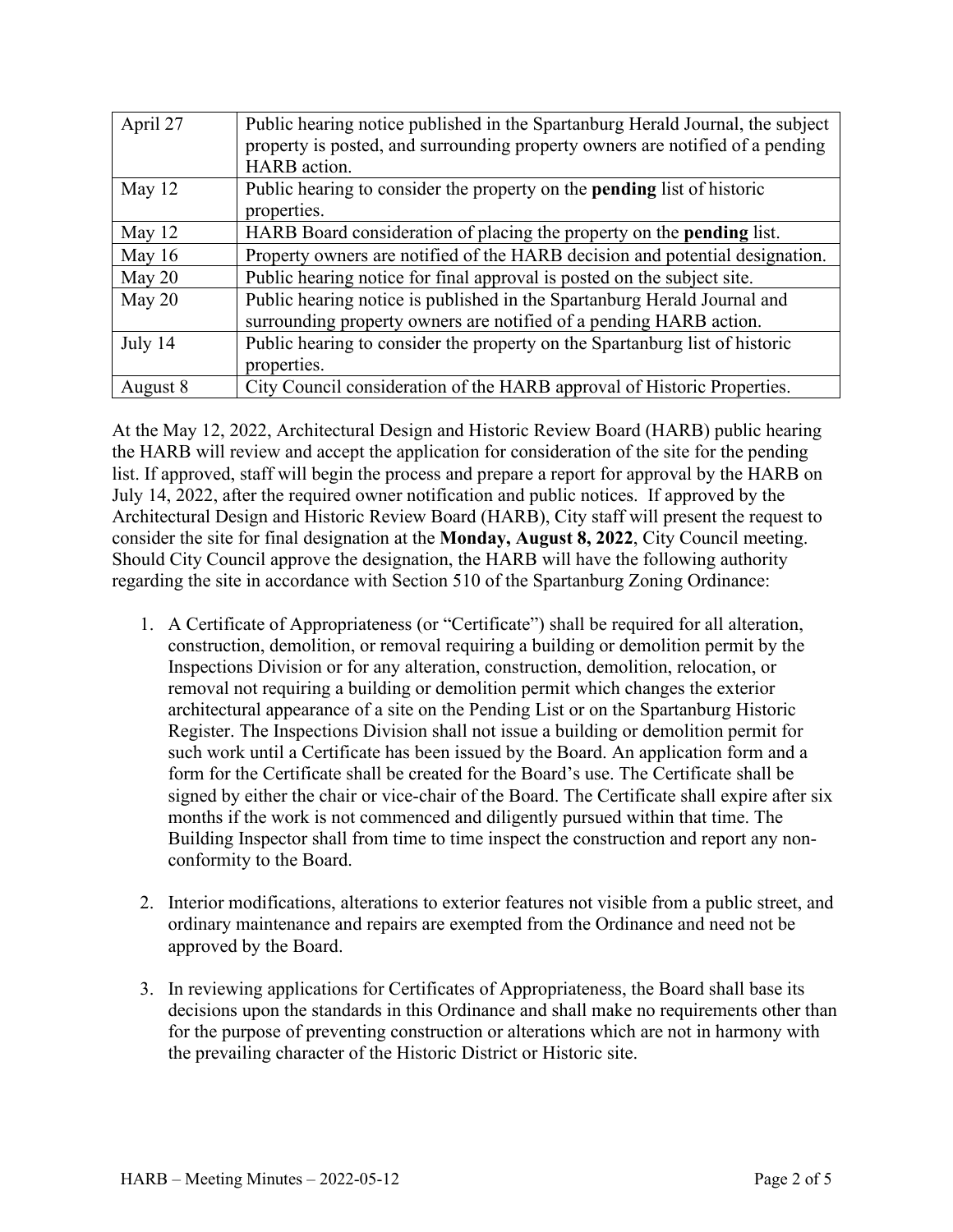- 4. In reviewing applications for new construction or alteration, the Board shall consider the U.S. Secretary of the Interior's Standards for Rehabilitation and the following criteria: a) the character and appropriateness of the design; b) the scale of the buildings; c) the texture and materials; d) the relationship of such elements to similar features of structures in the immediate surroundings; e) if the property is in a Historic District, the extent to which the alteration or construction would be harmonious with the Historic District.
- 5. Upon completion of a historical survey of the buildings, structures, and sites in the City of Spartanburg, the Board may adopt guidelines specific to a particular Site or District.

Also, Chapter 8, Article VIII, of the City's Municipal Code outlines detail requirements for the treatment and designation of Historic buildings in the City enforced by the Building Official, Buddy Bush. This Chapter is primarily used for existing buildings that may not meet existing International Building Code requirements.

# **At the Public Hearing on May 12, 2022, the Board of Architectural Design and Historic Review may vote to place the site on the pending list for further review and consideration, table the item for further discussion, or abandon the request.**

Mr. Steinecke: We'll recap who made motions and stuff in just a moment. But just to finish my comment about North Dean Street, I think that there are a lot of intact early homes on North Dean Street that have a connection to that early black professional class, and so it might be something for us to consider as we move down the road with the whole sort of [inaudible] through there. But for the time being we've got this one to consider. Anybody have any comments or questions?

Dr. Anne Rodrick: I would just say that what is now the funeral home across the street was an early African American hospital.

Brad Steinecke: That's right.

Dr. Rodrick: Another significant structure, even though that structure has changed a lot. But I just want to say thank you to the family for initiating this action because sometimes property owners are reluctant to do that, and it makes our job a lot easier when it comes from the property owner. So, thank you. This is an important piece of preservation.

Mr. Steinecke: Another site in that block that I think is worth considering, and hopefully the landowners there will be amenable to this also, is the old Alexander Elementary School site, that's now the fraternity home. That site has a long connection to education for the black community. It was the site of the Dean Street School, which was the very first black public school in Spartanburg. So lot of significant things going on, on North Dean Street. Well, if there are no other comments we can consider a motion.

Dr. Boozer: I move to nominate the Dr. T.K. Gregg home as a historic site in city of Spartanburg.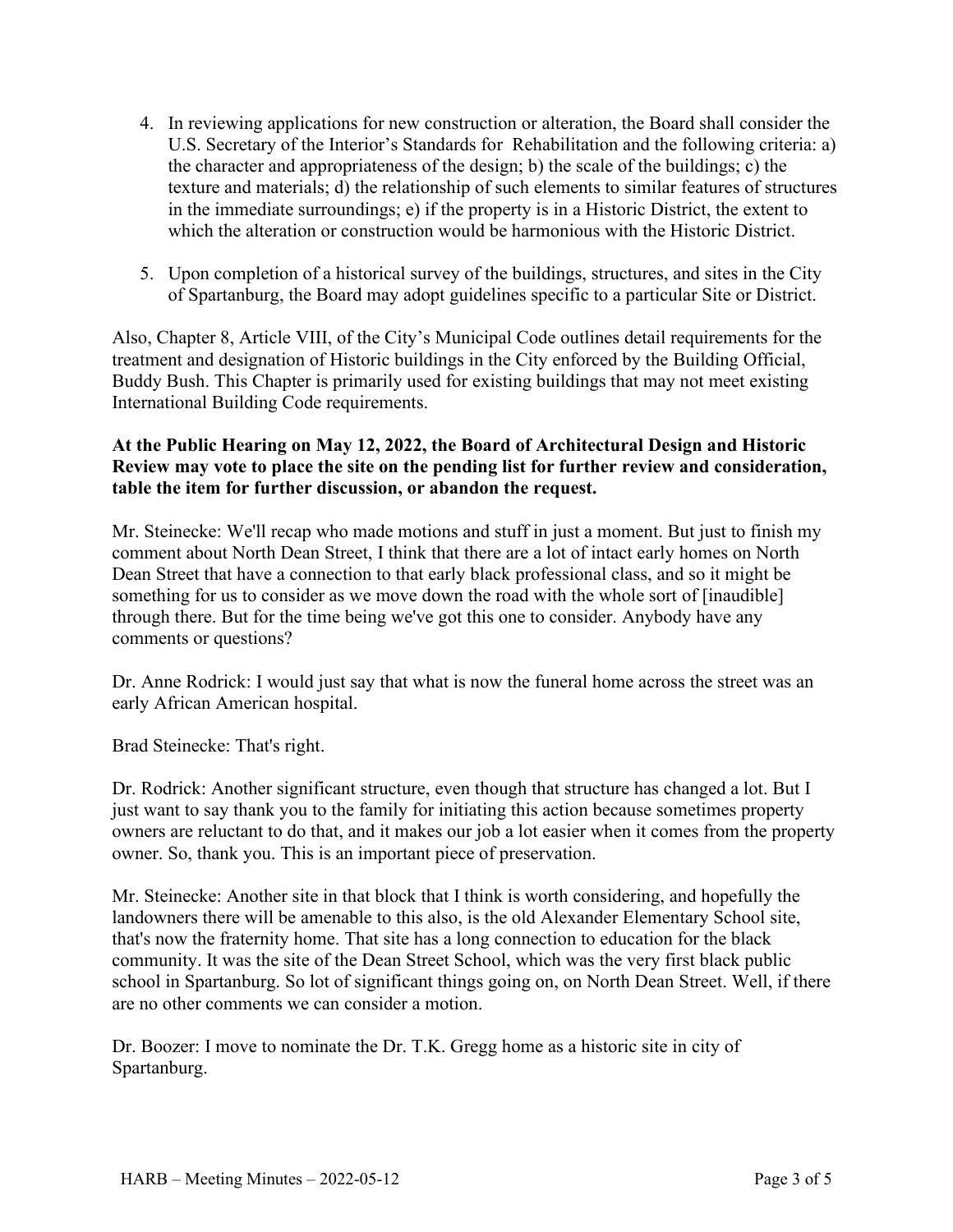Mr. Steinecke: We have a motion from Dr. Boozer. Do we have a second?

Mr. Michels: I'll second.

Mr. Steinecke: Michels second. Okay. All those in favor please say aye. Group: Aye.

Mr. Steinecke: It's unanimous. Before we move on to minor works, for the record, I want to recap how the other approvals went. So we approved the agenda. You made the motion, Dr. Boozer. Okay.

**On a motion by dr. Boozer and a second by Mr. Michels, the Board approved the site on the pending list of the Spartanburg Historic Register by a vote of 6 to 0.** 

### **Approval of Minor Works:**

Mr. Steinecke: Yeah. I'm going to try to pull up the packet.

Ms. Zhou: And there is one case that we took out. I believe it's 172 West Hampton Avenue. That is the green house. I mean, I approved their work. They were trying to build a fence, but because the contractor never replied back to my email about the business license and then no one paid the fee, so we just withdraw that from the list.

Mr. Steinecke: I'm actually not seeing minor works listed in the packet.

Dr. Rodrick: I think it was out of order from where it usually is.

Mr. Steinecke: Okay.

Nan Zhou: But Martin did confirm with us about the minor works that we've approved.

Mr. Steinecke: Oh, here it is. Yes. Okay. So we've got roof replacement on Gentry Street and Beaumont. Roof replacement on South Spring Street, 305 South Spring Street. And a tree removal on Brookwood Terrace. So nothing too Earth shattering there.

Nan Zhou: Yeah.

### **Staff Updates:**

Mr. Steinecke: Okay. Very good. Are there any staff updates? I see something about the comp plan.

Nan Zhou: Yeah. The comp plan we delayed the approval. The reason is we just had found out, not long ago, that South Carolina state requires certain items on the comprehensive plan. And we had all of them except for two. One is priority investment area for things. And then the other one